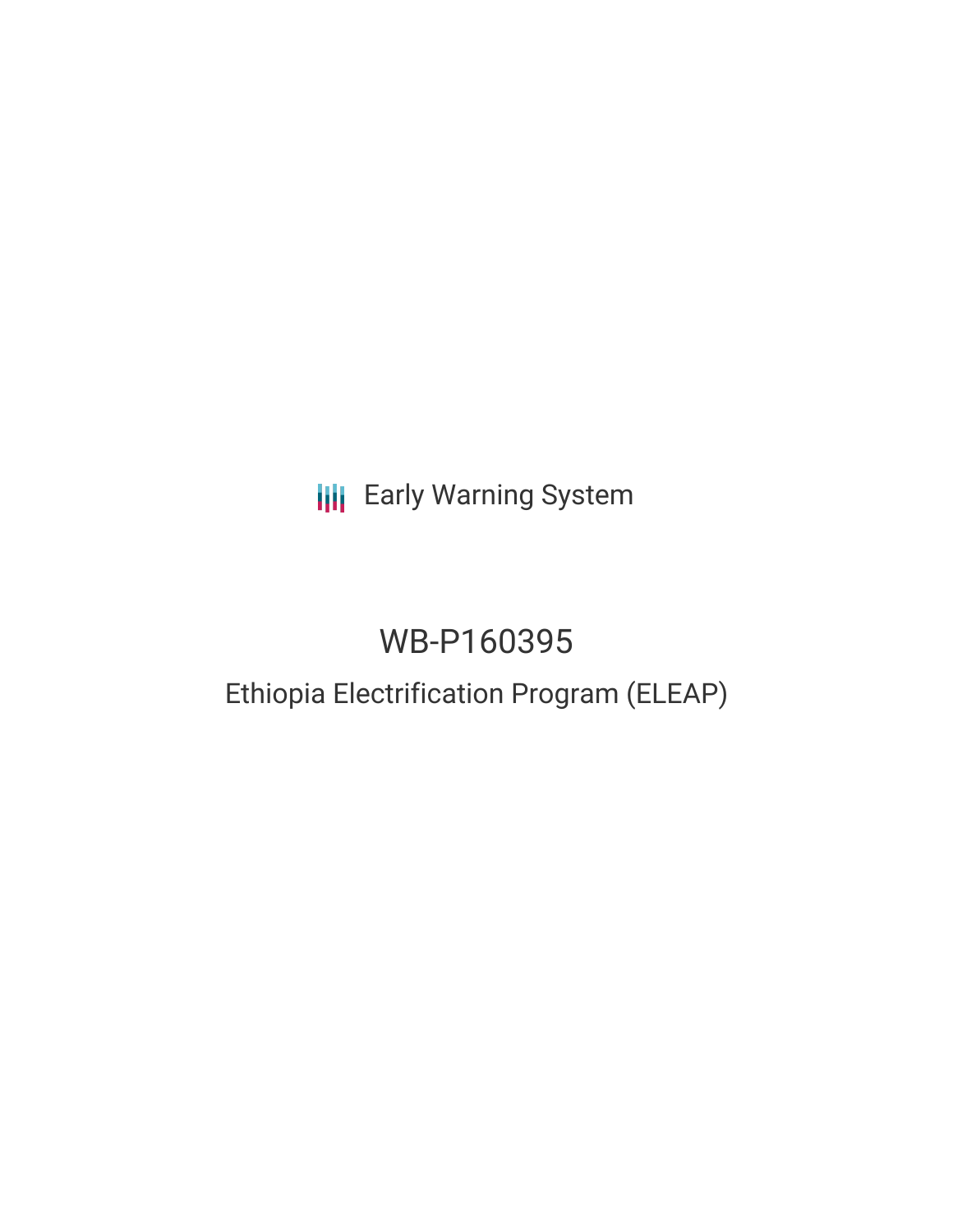

#### **Quick Facts**

| <b>Countries</b>               | Ethiopia                                 |
|--------------------------------|------------------------------------------|
| <b>Financial Institutions</b>  | World Bank (WB)                          |
| <b>Status</b>                  | Active                                   |
| <b>Bank Risk Rating</b>        | B                                        |
| <b>Voting Date</b>             | 2018-03-01                               |
| <b>Borrower</b>                | MINISTRY OF FINANCE AND ECONOMIC COOPERA |
| <b>Sectors</b>                 | Hydropower                               |
| <b>Investment Amount (USD)</b> | \$375.00 million                         |
| <b>Project Cost (USD)</b>      | \$677.00 million                         |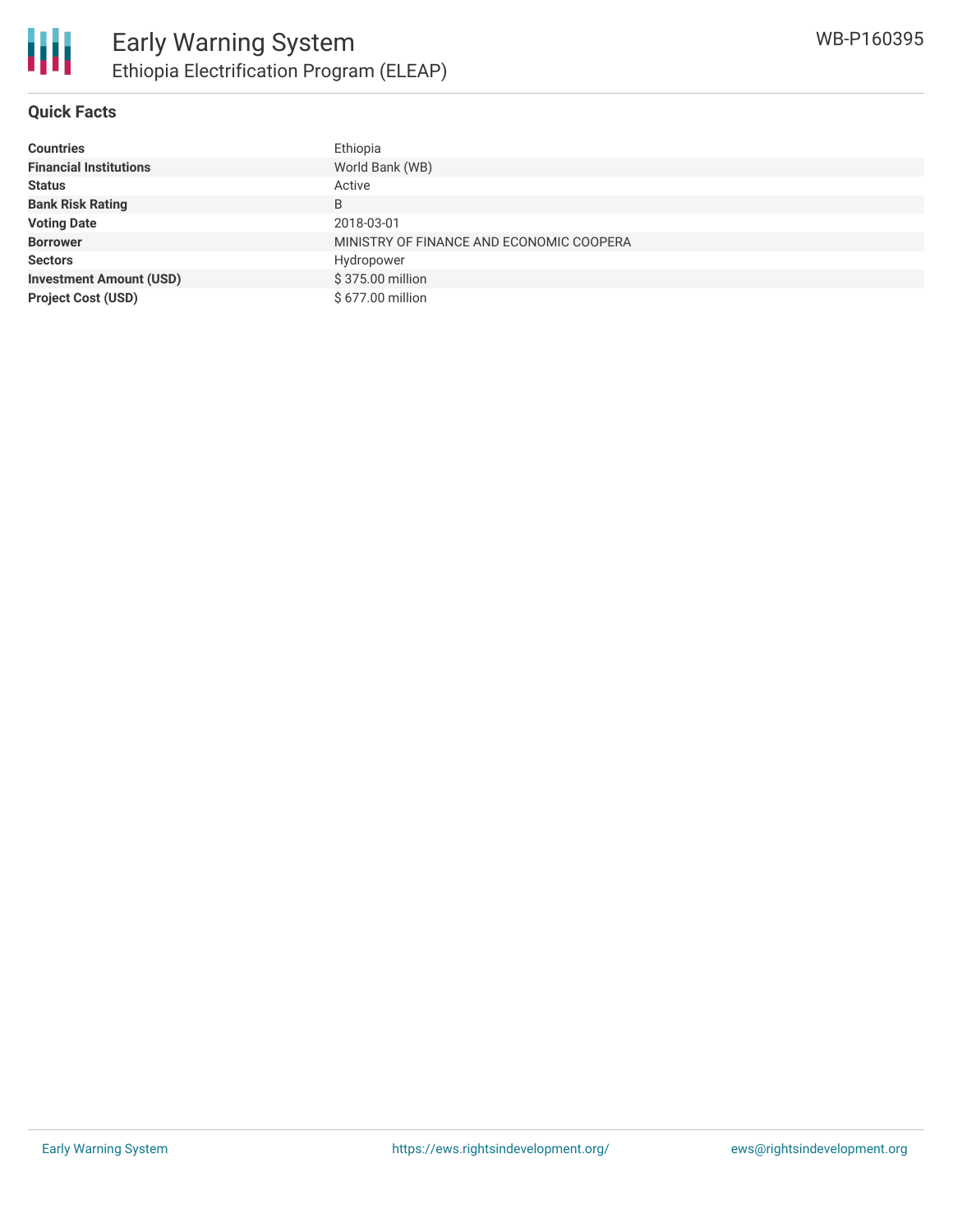

#### **Project Description**

The development objective of Electrification Program Project is to increase access to electricity in Ethiopia and to enhance institutional capacity for planning and implementation of the government's electrification program. The National Electrification Program (NEP) aims to achieve universal electrification by 2025. The NEP will be carried out in phases, with the immediate focus being on the early years of the Program (2018–2023). The NEP is organized into three pillars addressing the dominant challenges of the sector: (a) Pillar 1: Ongrid electrification; (b) Pillar 2: Off-grid service provisioning; and (c) Pillar 3: Sector capacity and institutional reform. Each of the pillars provides a specific menu of activities to be carried out to reach universal electrification. The phased focus under the NEP also allows for enhanced technical planning and coordinated fund mobilization. The PforR instrument is well suited to support the NEP. The PforR instrument allows the establishment of high-level, programmatic targets, compared with the traditional investment approach, with focus on project-based implementation. As such, the PforR instrument provides a unique opportunity to influence system wide improvements by supporting the GoE's flagship engagement in the electricity sector, that is, the NEP. The PforR allows the GoE to use and strengthen its own systems, which not only ensures longer-term sustainability of the NEP but also provides a unique window of dialogue on core issues.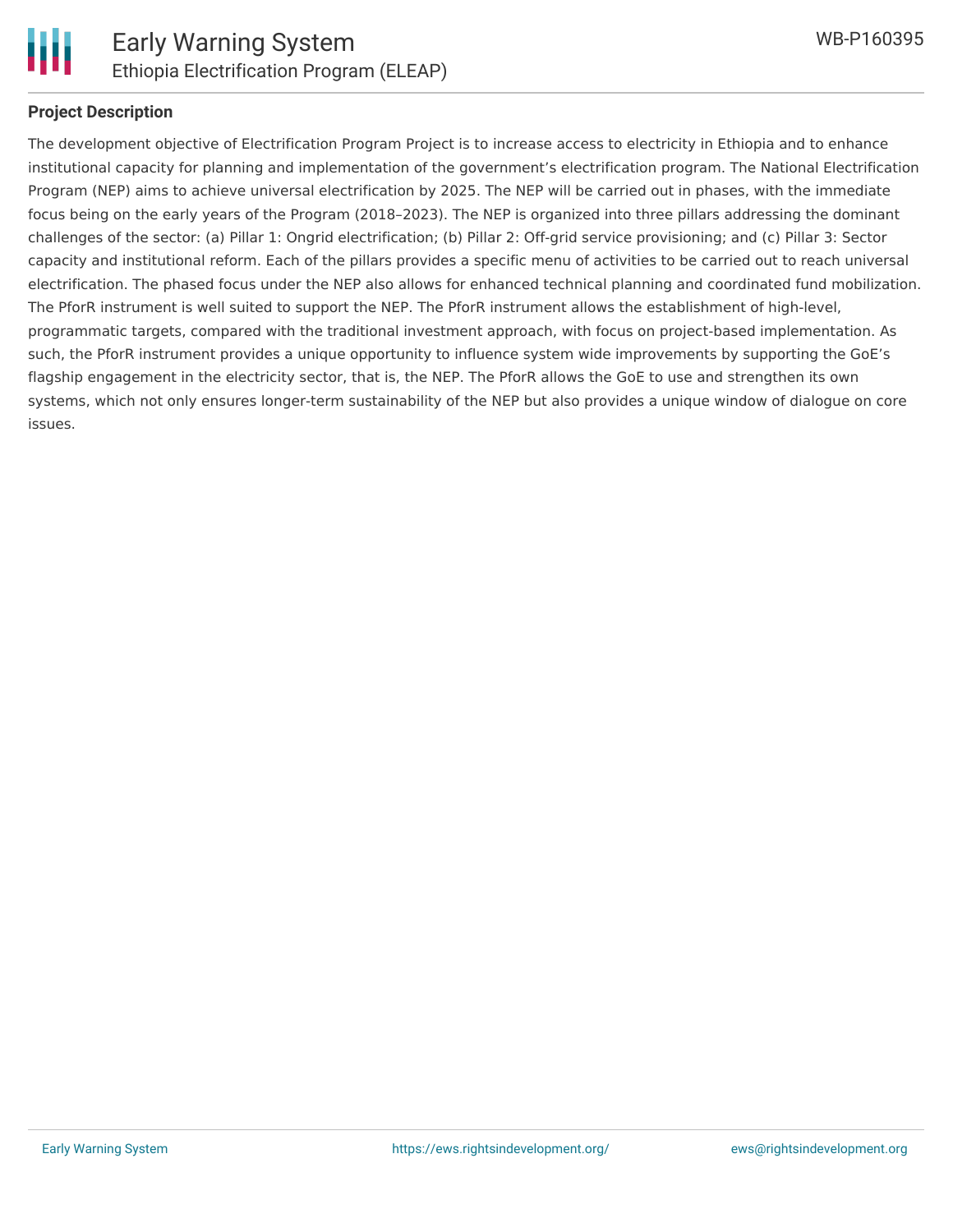

# **Investment Description**

World Bank (WB)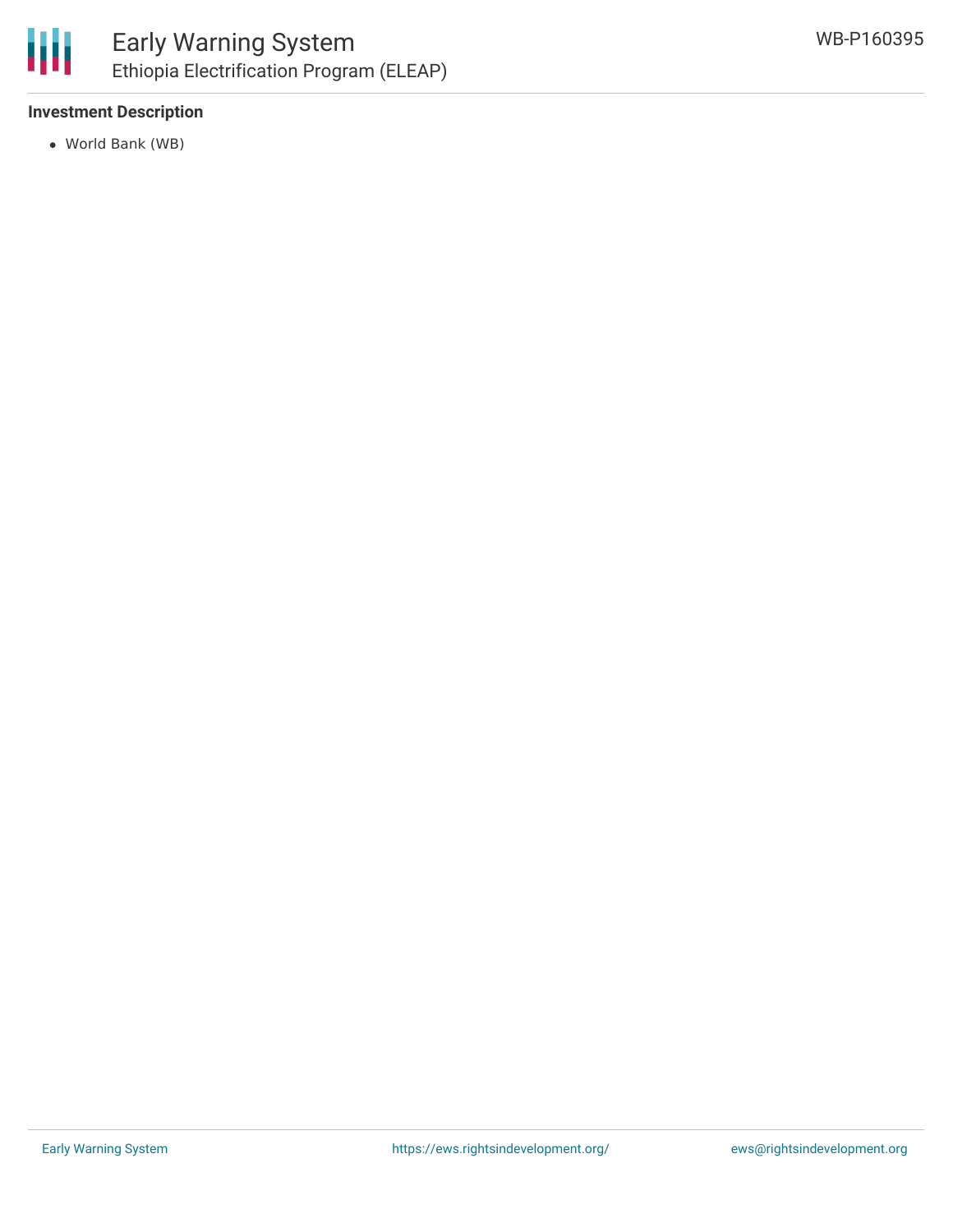# **Contact Information**

Contact: Fisseha Aberra Title: Director, International Financial Corporation Directorate TEmail: faberrak@gmail.com ACCOUNTABILITY MECHANISM OF WORLD BANK

The World Bank Inspection Panel is the independent complaint mechanism and fact-finding body for people who believe they are likely to be, or have been, adversely affected by a World Bank-financed project. If you submit a complaint to the Inspection Panel, they may investigate to assess whether the World Bank is following its own policies and procedures for preventing harm to people or the environment. You can contact the Inspection Panel or submit a complaint by emailing ipanel@worldbank.org. You can learn more about the Inspection Panel and how to file a complaint at: http://ewebapps.worldbank.org/apps/ip/Pages/Home.aspx.